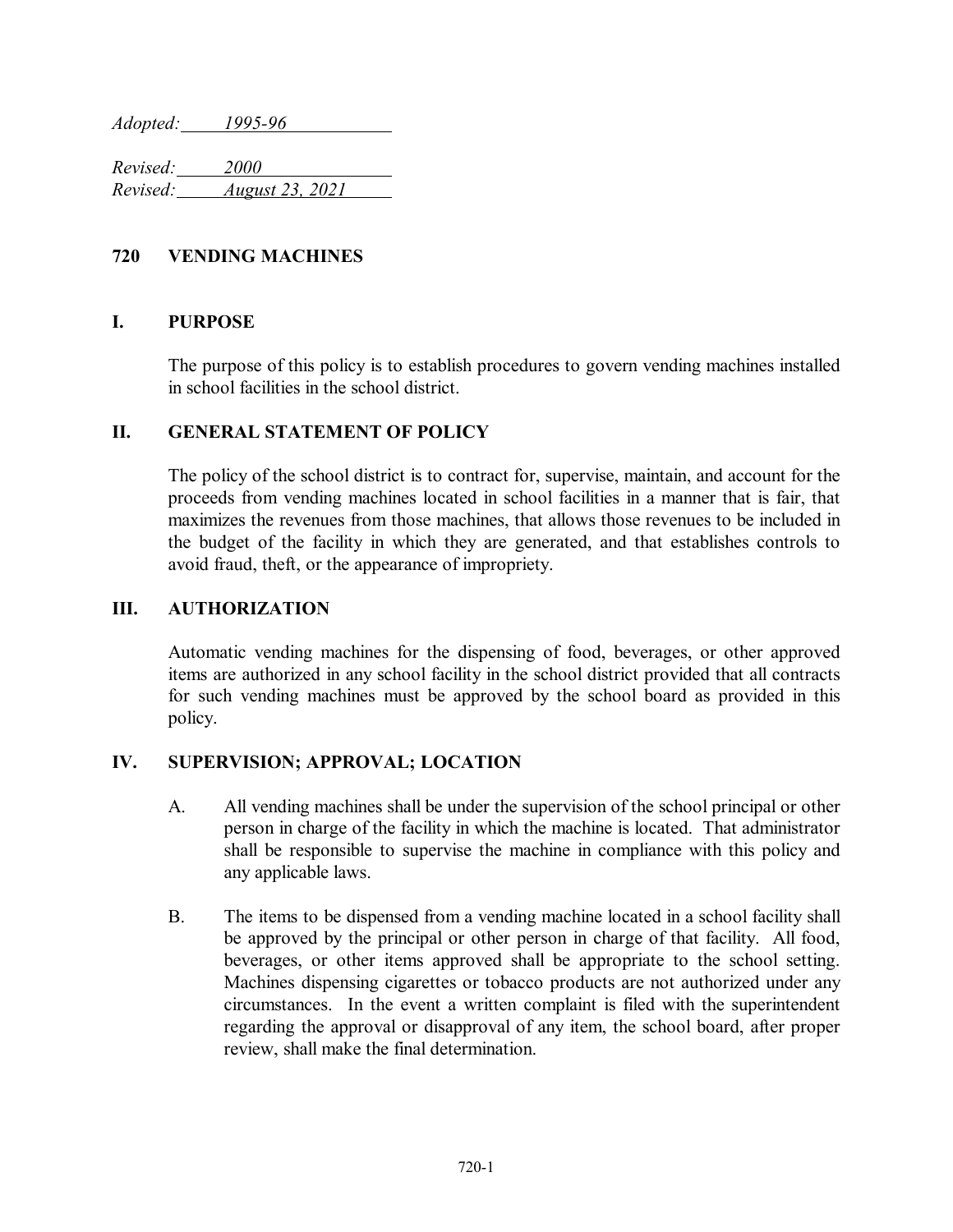- C. Vending machines may be approved that will dispense items only during certain hours, through the use of timers or otherwise. Vending machines should not be operated in competition with the school cafeteria or food service. The principal or other person in charge of the school facility may regulate the hours of operation of any machine.
- D. Vending machines shall be located to meet any applicable building or fire or life/safety codes and to provide convenience of operation, accessibility, and ease of maintenance. The principal or other person in charge of the facility shall review the location of each machine with appropriate maintenance and food service staff.

## **V. CONTRACT APPROVAL**

- A. All contracts for the purchase or rental of vending machines shall be considered by the school board on a facility-by-facility basis.
- B. If the estimated aggregate receipts from all vending machines located in a school facility will be \$10,000 or more in a fiscal year, the contract for any vending machine in that facility must be awarded after the receipt of sealed bids and compliance with Minn. Stat. § 123B.52.
- C. If the estimated aggregate receipts from all vending machines located in a school facility will be less than \$10,000 in a fiscal year, the contract for any vending machine in that facility may be awarded after the receipt of two or more quotations after taking into consideration conformity with the specifications, terms of delivery, other conditions imposed in the call for quotations, and compliance with Minn. Stat. § 123B.52.
- D. The contracting process shall be conducted in compliance with Minn. Stat. § 123B.52. A copy of this policy shall be included in any specifications or request for proposals or quotations. A record shall be kept of all bids or quotations received with the names, amounts, and successful bidder indicated. All bids and quotations shall be kept on file as a public record for a period of at least one year after their receipt.
- E. Any bid or quotation must specify all commissions to be paid from the machine and any other noncommission amounts to be paid as a result of the award of the contract. The noncommission amounts include, but are not limited to, cash payments, in-kind payments, equipment donations, scholarship contributions, bonus payments, or other payments or contributions of any kind or nature. The noncommission amounts shall be reduced to a cash equivalency and shall be specified on the bid or quotation as an additional amount to be paid for the award of the contract.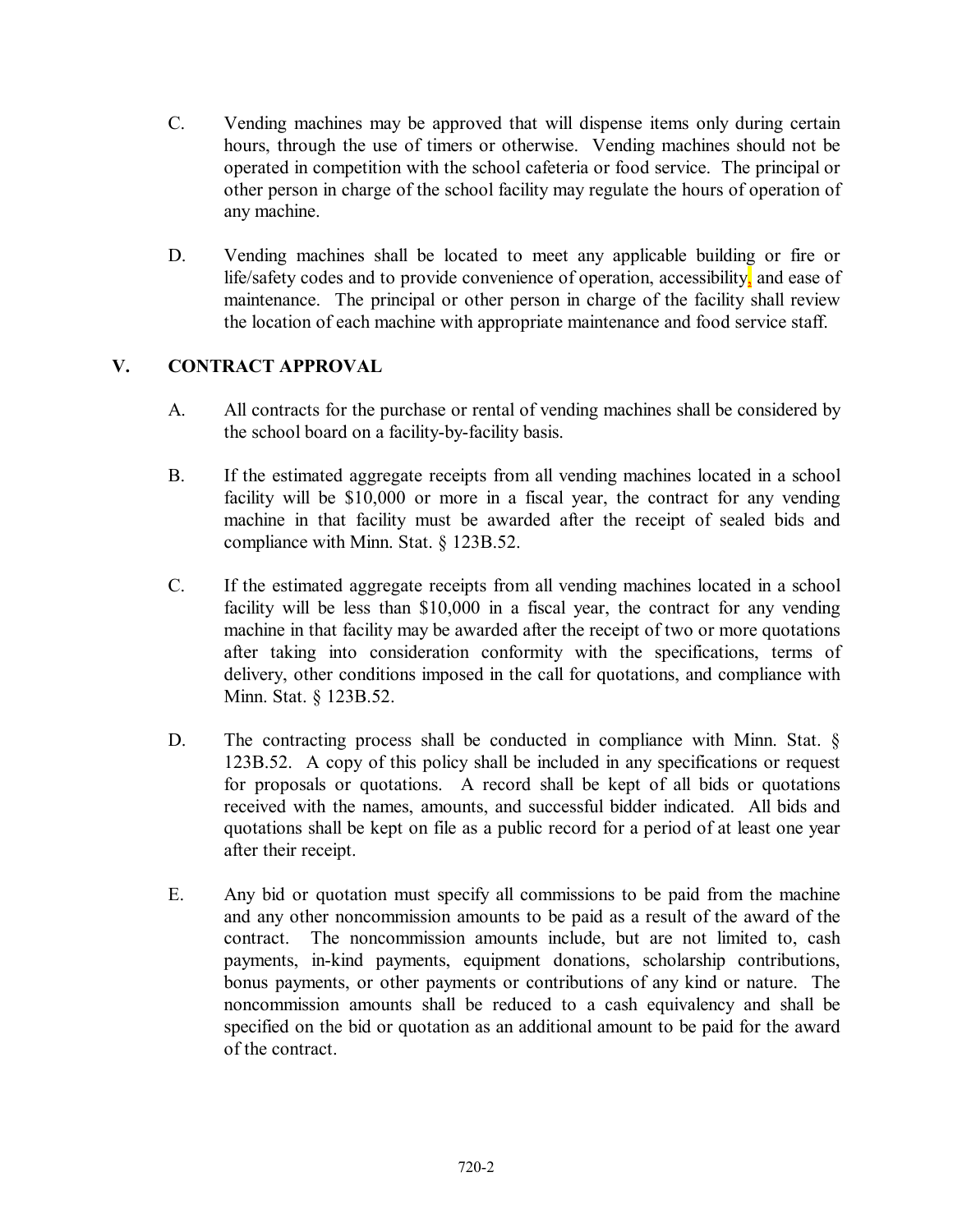- F. If a contract contains a provision allowing exclusivity, such as all machines in the building carrying only a certain manufacturer's brand of pop, that provision must be reviewed by the administration prior to requesting bids or quotations to ensure that it does not conflict with other contracts of the school district.
- G. All contracts for vending machines must be approved by the school board. Any contract not made in compliance with this policy shall be void. Any district employee signing an unauthorized contract may be subject to personal liability thereon and may be disciplined for said action.
- H. All vending machines are to be installed at the expense of the facility in which located. All financial responsibility for the maintenance and repair of machines shall remain with the individual facility in which located to the extent not addressed in the contract.
- I. No teacher, administrator, school district employee, or school board member shall be interested, directly or indirectly, in a vending machine contract with the school district or personally benefit financially therefrom.

# **VI. ACCOUNTING**

- A. Proceeds from vending machine sales and contracts shall be under the control of the school board, shall be accounted for in one of the regular school district funds, and must be accounted for and reported in compliance with UFARS.
- B. An amount equal to the amount of the proceeds from the machines in each facility shall be included in the budget of the facility in which the proceeds are generated. That amount may be expended in accordance with established expenditure procedures.
- C. Pursuant to the vending machine contract or otherwise, proper auditing and inventory control procedures shall be established to ensure that commissions are being correctly calculated and paid. These controls must include daily, weekly, or other periodic inventories and written reconciliations of variances between inventory and cash. Each time cash is removed from, or inventory is added to a machine, a written reconciliation between cash and inventory must be performed by the person taking the cash from the machine and must be signed by the principal or other person in charge of the facility. The original written reconciliation reports shall be filed with the business office monthly and a copy shall be retained by the principal's office.

| <b>Legal References:</b> | Minn. Stat. § 123B.20 (Dealing in Supplies)    |
|--------------------------|------------------------------------------------|
|                          | Minn. Stat. $\S$ 123B.52 (Contracts)           |
|                          | Minn. Stat. $\frac{6}{7}$ 471.345 (Contracts)  |
|                          | Minn. Stat. $\S$ 471.87 (Conflict of Interest) |